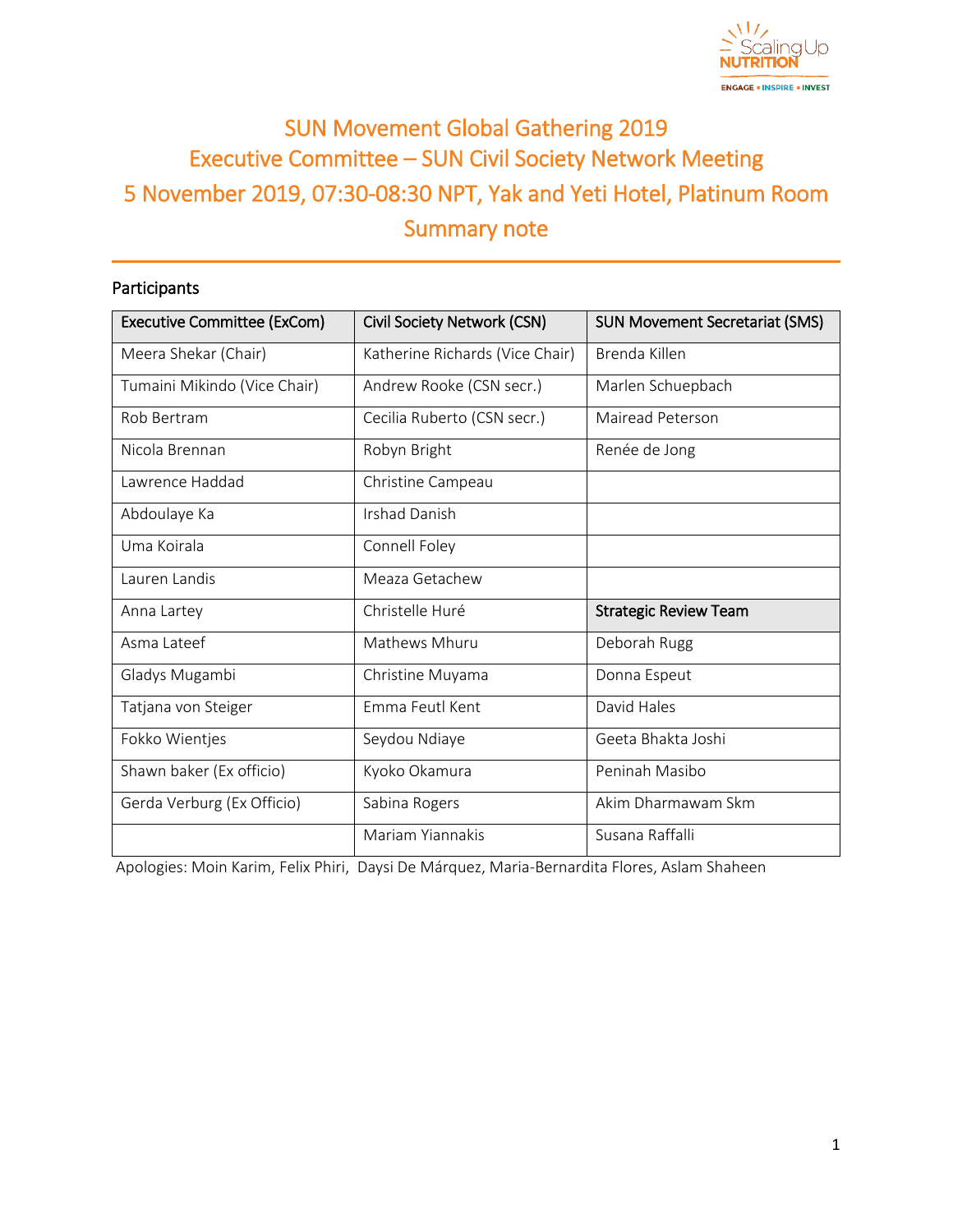## Proposed agenda

- 1) Welcome and introduction round *5'*
- 2) Presentation by SUN Civil Society Network (CSN) *15'*
- 3) Discussion between CSN representatives and Executive Committee members *35'*
- 4) Summary and key take-aways *5'*

#### Key messages

- The SUN Civil Society Network is an unmissable asset to achieve the SUN Movements objectives.
- In the transition to SUN 3.0 it is important to take into account how the CSN can be strengthened and supported in continuing its work.
- The CSN is an important voice which needs to be included in the Strategic Review.

## Action Points

| <b>Item</b>                                               | Timing  | Responsible                    |
|-----------------------------------------------------------|---------|--------------------------------|
| The Civil Society Network is invited to get in touch with | Before  | Representatives from the Civil |
| the Strategic Review Team to provide input.               | 30 Nov  | Society Network                |
| Request to ExCom to champion civil society and ensure     | ongoing | Executive Committee            |
| space for civil society voices in the SUN Movement and    |         |                                |
| the broader nutrition arena.                              |         |                                |